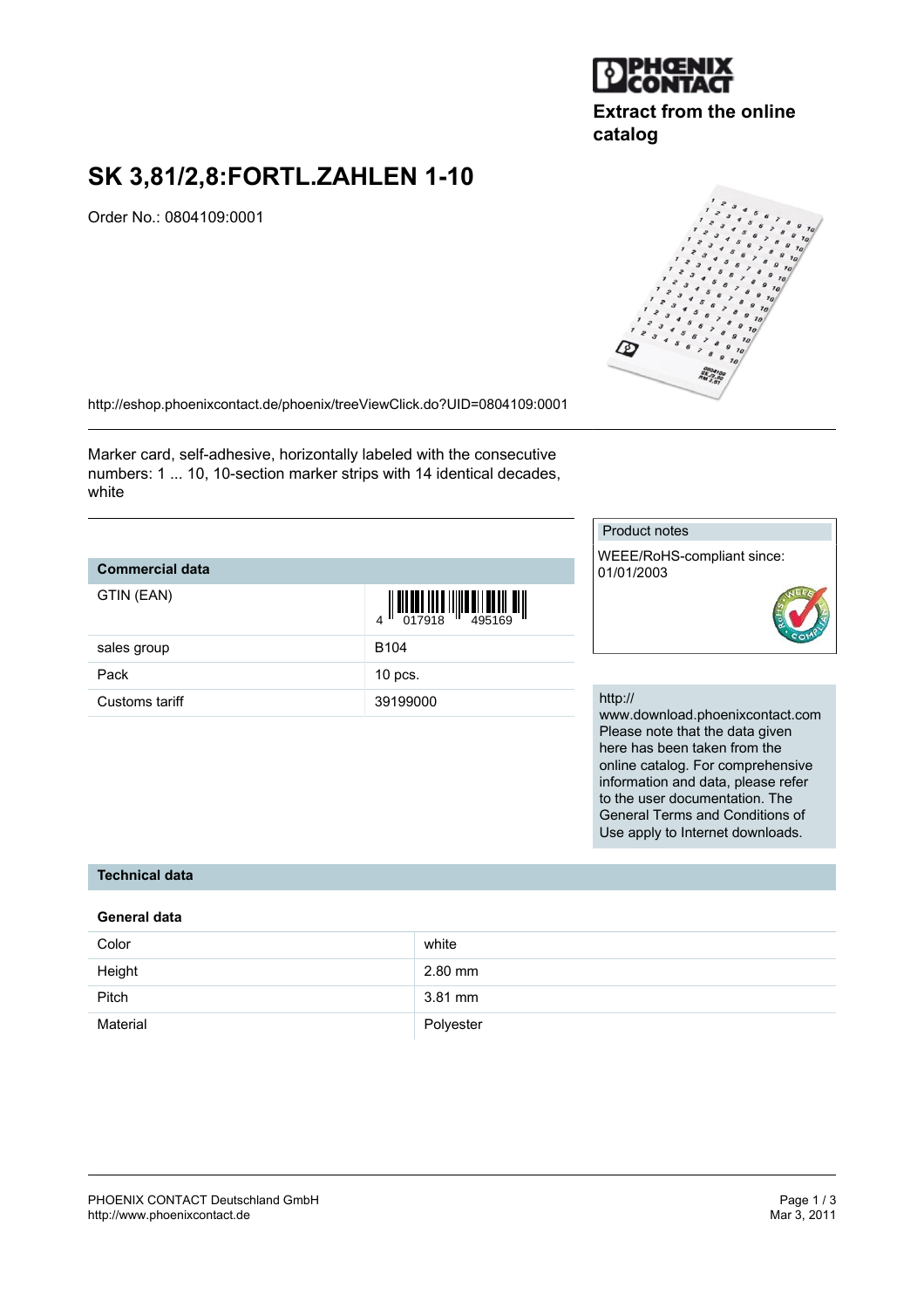| Temperature range | $-40\degree$ C  100 $\degree$ C . |
|-------------------|-----------------------------------|
| Components        | free from silicone and halogen    |
| Wipe resistance   | DIN EN 61010-1 (VDE 0411-1)       |